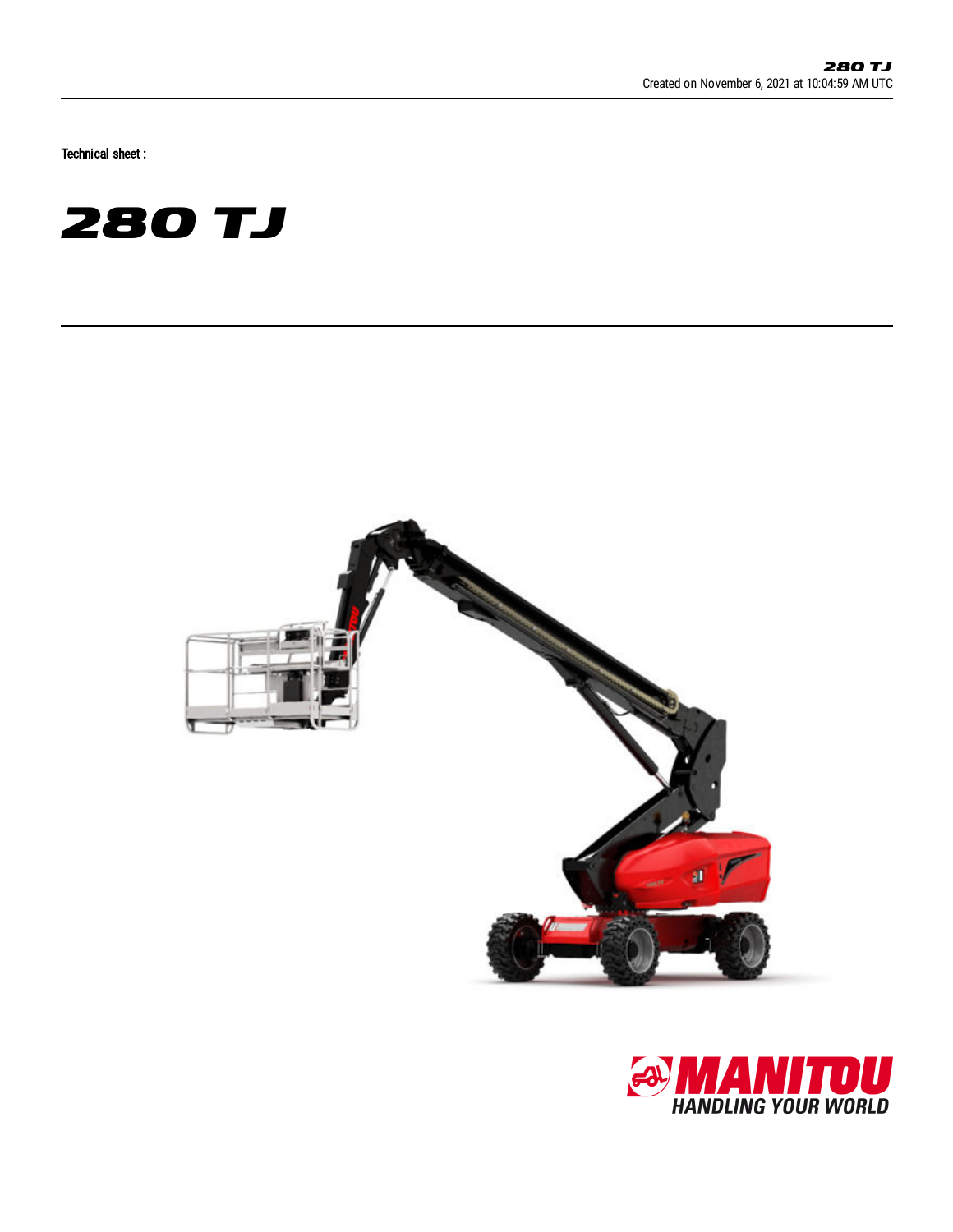| <b>Capacities</b>                        |         | <b>Metric</b>                                                                                       |
|------------------------------------------|---------|-----------------------------------------------------------------------------------------------------|
| Working height                           | h21     | 27.73 m                                                                                             |
| Platform height                          | h7      | 25.73 m                                                                                             |
| Max. outreach                            | r1      | 21.45 m                                                                                             |
| Pendular arm rotation (top / bottom)     |         | +56.80 $^{\circ}$ / -62 $^{\circ}$                                                                  |
| Platform capacity                        | Q       | 350 kg                                                                                              |
| Turret rotation                          |         | 360°                                                                                                |
| Platform rotation (right / left)         |         | 90°/90°                                                                                             |
| Number of people (inside / outside)      |         | 3/2                                                                                                 |
| <b>Weight and dimensions</b>             |         |                                                                                                     |
| Platform weight*                         |         | 16500 kg                                                                                            |
| Platform dimensions (length x width)     | lp / ep | 2.30 m x 0.90 m                                                                                     |
| Overall width                            | b1      | 2.48 m                                                                                              |
| Overall length                           | 1       | 11.36 m                                                                                             |
| Overall height                           | h17     | 2.73 m                                                                                              |
| Overall length (stowed)                  | 9       | 8.09 <sub>m</sub>                                                                                   |
| Overall height (stowed)                  | h18     | 2.71 m                                                                                              |
| Floor height (access)                    | h20     | 0.40 m                                                                                              |
| Telescopic jib length folded / unfolded  |         | 2800 mm / 4300 mm                                                                                   |
| Counterweight offset (turret at 90°)     | a7      | 1.43 m                                                                                              |
| Internal turning radius (over tyres)     | b13     | 1.97 m                                                                                              |
| External turning radius                  | Wa3     | 4.35 m                                                                                              |
| Ground clearance at centre of wheelbase  | m2      | 0.41 m                                                                                              |
| Wheelbase                                |         | 2.80 <sub>m</sub>                                                                                   |
| <b>Performances</b>                      | y       |                                                                                                     |
|                                          |         | 4.50 km/h                                                                                           |
| Drive speed - stowed                     |         | 0.80 km/h                                                                                           |
| Drive speed - raised                     |         | 40 %                                                                                                |
| Gradeability                             |         | $4^{\circ}$                                                                                         |
| Permissible leveling                     |         |                                                                                                     |
| Wheels                                   |         |                                                                                                     |
| Tyres type                               |         | Solid Tyres Cured-On                                                                                |
| Dimensions of front wheels / rear wheels |         | 1025 x 365 mm - 1025 x 365 mm                                                                       |
| Drive wheels (front / rear)              |         | 2/2                                                                                                 |
| Steering wheels (front / rear)           |         | $2/2$                                                                                               |
| Braking wheels (front / rear)            |         | 2/2                                                                                                 |
| <b>Engine/Battery</b>                    |         |                                                                                                     |
| Engine brand / model                     |         | Yanmar - 4TNV88C                                                                                    |
| I.C. Engine power rating / Power (kW)    |         | 46 Hp / 34.30 kW                                                                                    |
| <b>Miscellaneous</b>                     |         |                                                                                                     |
| <b>Ground Pressure</b>                   |         | 21.30 daN/cm <sup>2</sup>                                                                           |
| <b>Hydraulic Pressure</b>                |         | 400 bar                                                                                             |
| Hydraulic tank capacity                  |         | 941                                                                                                 |
| Fuel tank                                |         | 761                                                                                                 |
| Noise to environment (LwA)               |         | $<$ 102 dB(A)                                                                                       |
| Vibration on hands/arms                  |         | $< 0.50$ m/s <sup>2</sup>                                                                           |
| <b>Standards compliance</b>              |         |                                                                                                     |
| This machine is in compliance with:      |         | European directives: 2006/42/EC- Machinery (revised<br>EN280:2013) - 2004/108/EC (EMC) - 2006/95/EC |

\*Varies according to options and standards of the country to which the machine is delivered \*\* According to "REDUCE cycle"

Weight

Perfo

 $W$ hee

**Engin** 

Misc

Stand This  $\blacksquare$ 

(Low voltage)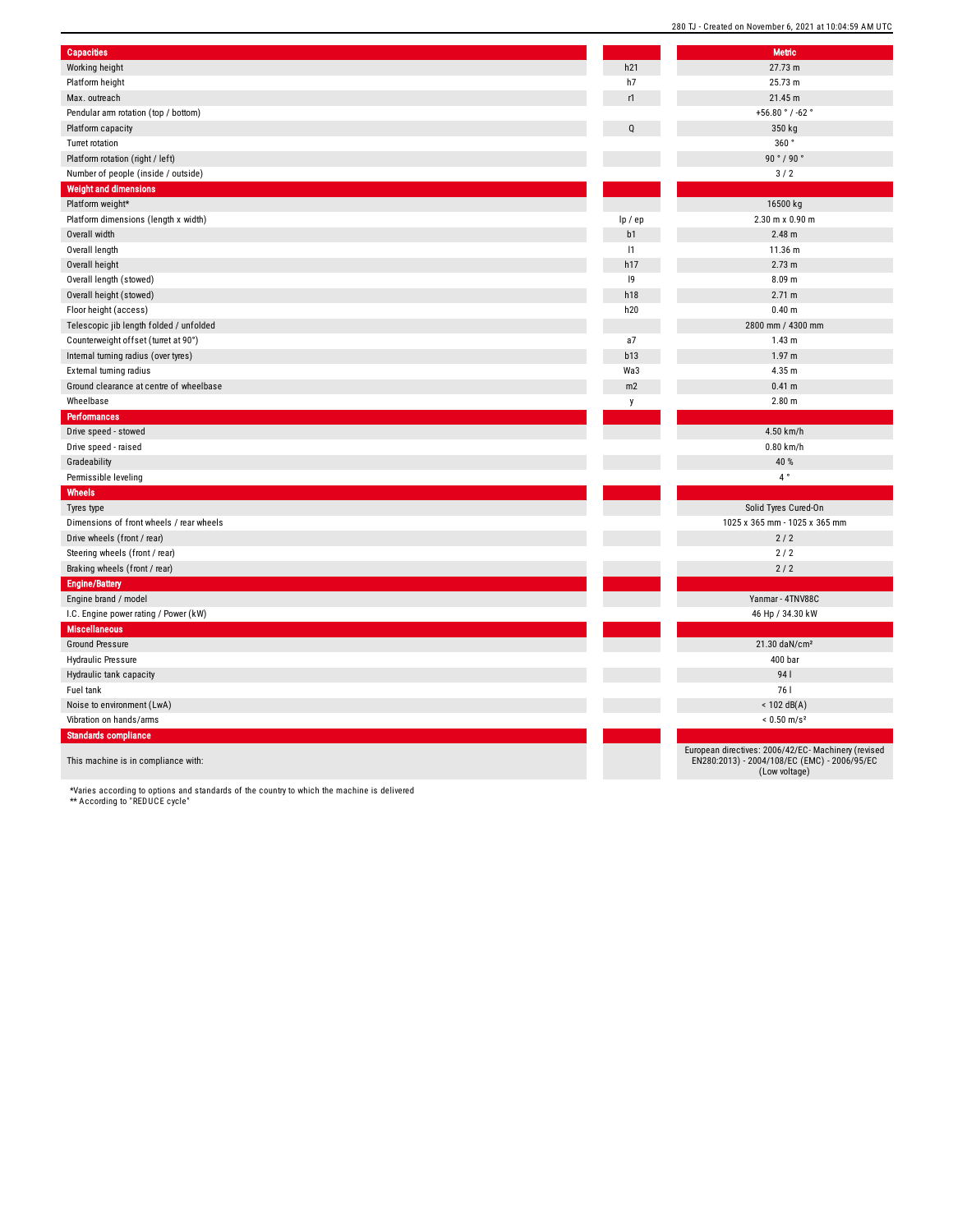## **Load chart**

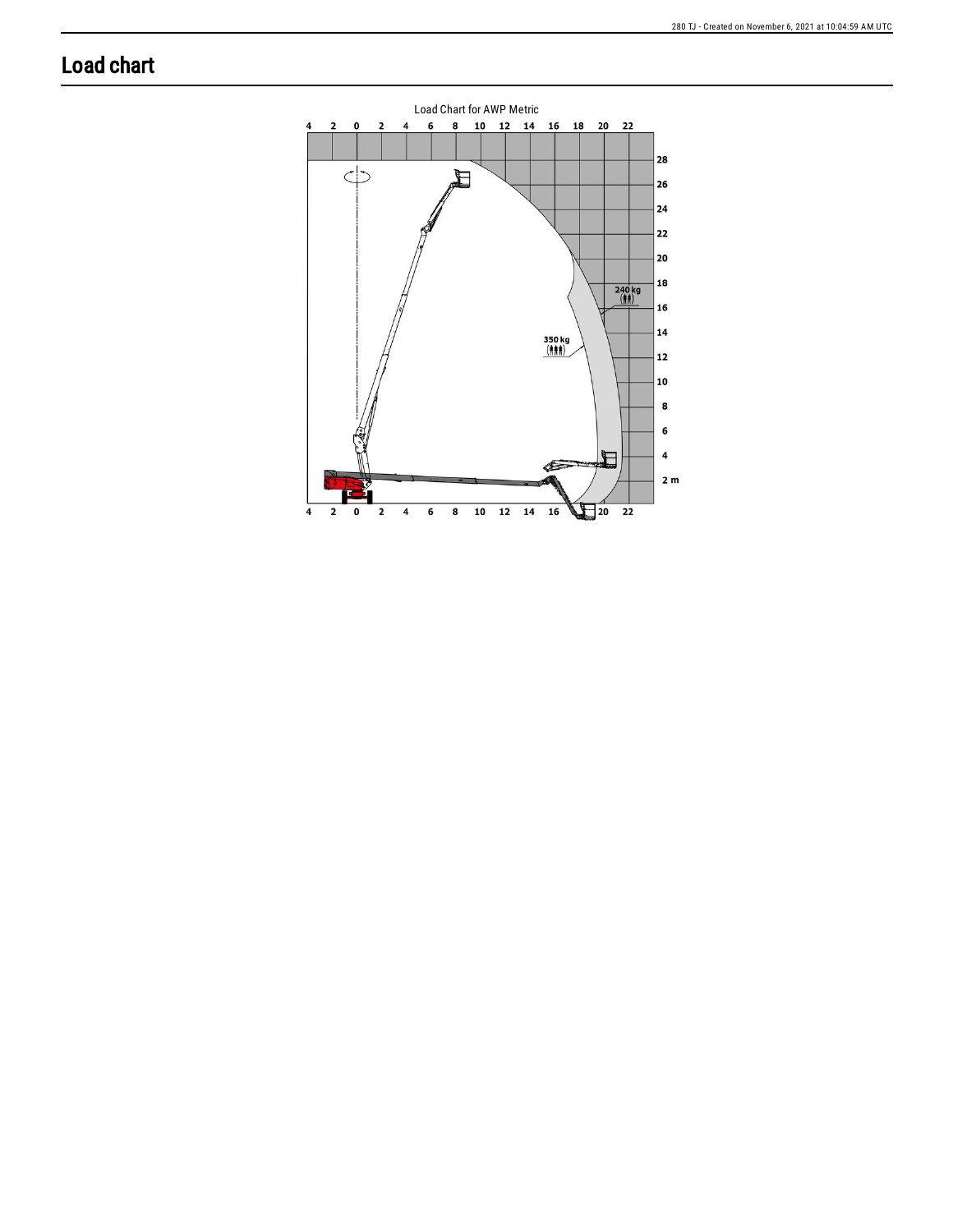## Dimensional drawing



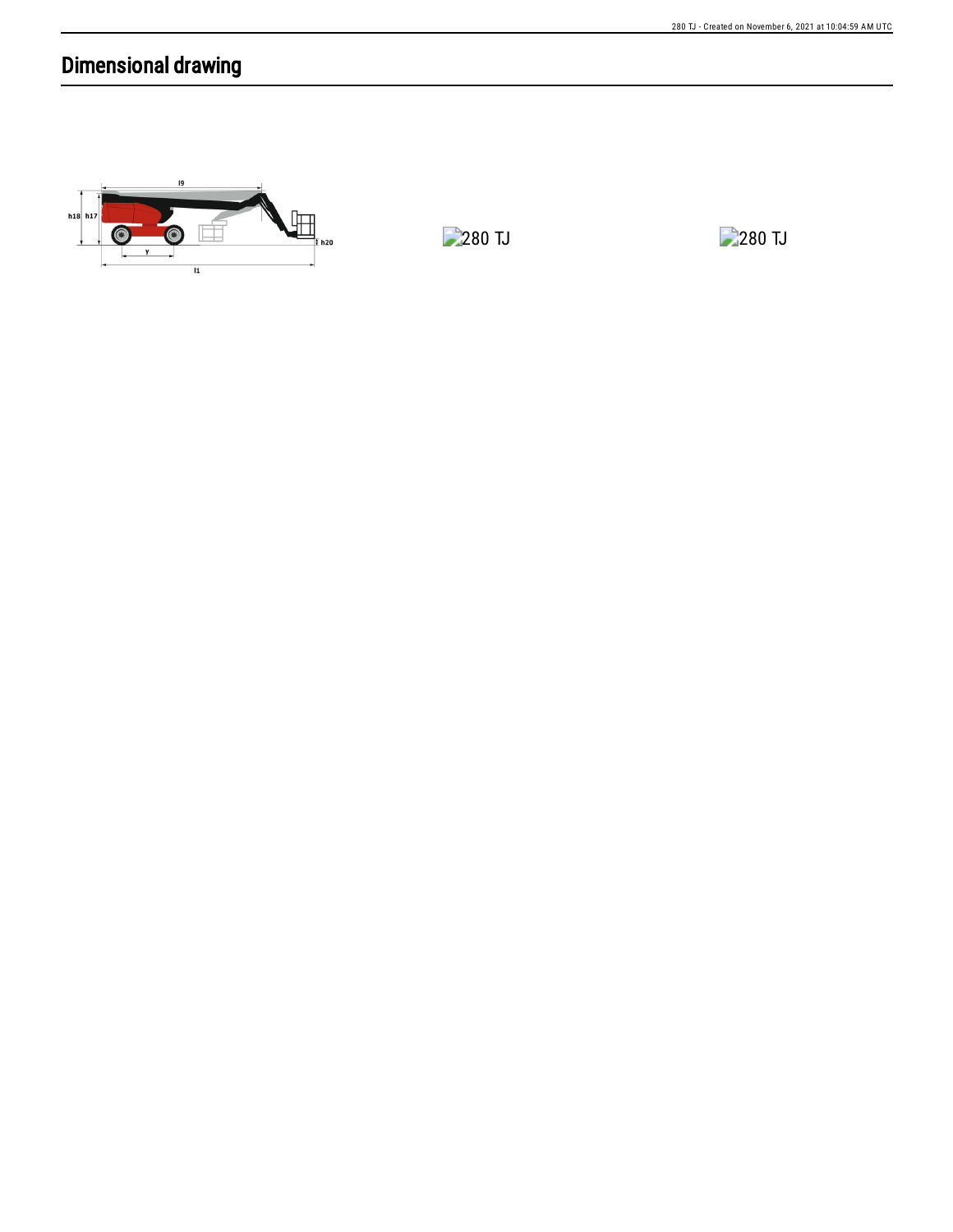## **Equipment**

| <b>Standard</b>                                                             |
|-----------------------------------------------------------------------------|
| 230V Predisposition                                                         |
| 4 simultaneous movements                                                    |
| 4 wheel drive                                                               |
| 4 wheel steer with crab mode                                                |
| Audible alarm and illuminated indicator lamp (leveling, overload, lowering) |
| Backup electrical pump                                                      |
| CAN bus technology                                                          |
| Connected machine                                                           |
| Continuous turret rotation                                                  |
| Dead man pedal                                                              |
| Differential locking on rear axle                                           |
| Emergency stop button in platform and on frame                              |
| Engine on swivel chair                                                      |
| Engine with DPF                                                             |
| Front axle with limited slip                                                |
| Fuel gauge with low level indicator                                         |
| Horn in the platform                                                        |
| Hour meter                                                                  |
| LED rotating beacon                                                         |
| Large basket with three entries                                             |
| Oscillating front axle                                                      |
| Remote control for transport                                                |
| Stop & Go system                                                            |
| Telescopic jib                                                              |
| Turret orientation information                                              |
| X Y function                                                                |

| <b>Optional</b>                             |
|---------------------------------------------|
| Access control keypad for easy link         |
| Additional storage boxes                    |
| Air predisposition                          |
| <b>Battery blanket</b>                      |
| Battery cut-off                             |
| Beep on every movement                      |
| Beep upon travel                            |
| Biodegradable hydraulic oil                 |
| Easy link with remote lock                  |
| Engine Block Heater                         |
| Extreme cold oil                            |
| Highly capacity battery                     |
| Hydraulic oil heater                        |
| Large basket 2.30m with lateral door        |
| Lockable fuel cap                           |
| Narrow basket 1.80m                         |
| Non marking solid tyres                     |
| Onboard generator (3,5 or 5 kW)             |
| Panel cradle                                |
| Personalized paintwork                      |
| Pipe cradle                                 |
| SPS : Secondary protection system           |
| Safety kit (Hamess + helmet)                |
| Safety valve                                |
| Screen protection on the lower box control  |
| Socket 230 V + differential circuit breaker |
| Spark arrester                              |
| Working light                               |